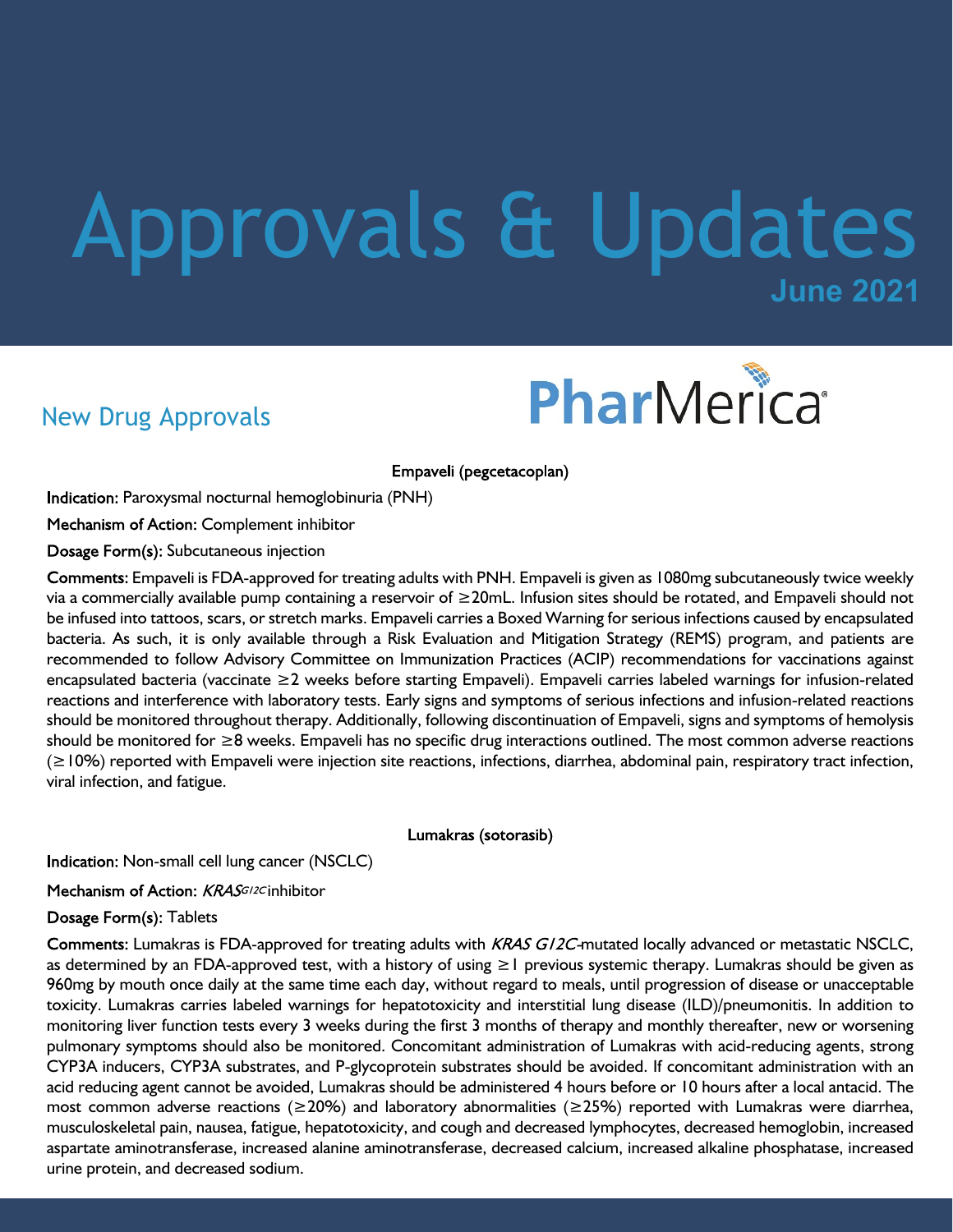#### Lybalvi (olanzapine and samidorphan)

Indication: Bipolar I disorder, schizophrenia

Mechanism of Action: Atypical antipsychotic and opioid antagonist

Dosage Form(s): Tablets

Comments: Lybalvi is FDA-approved for treating adults with schizophrenia or bipolar I disorder. Regarding bipolar I disorder specifically, Lybalvi may be administered as acute therapy for manic or mixed episodes as monotherapy or adjunct therapy to lithium or valproate or as maintenance monotherapy. Lybalvi should be administered once daily by mouth without regard to meals as outlined below, depending on the indication.

- **Schizophrenia** 
	- o Recommended *starting* dose (olanzapine/samidorphan): 5mg/10mg or 10mg/10mg
	- o Recommended dose (olanzapine/samidorphan): 10mg/10mg, 15mg/10mg, 20mg/10mg
- Bipolar I disorder (manic or mixed episodes)
	- o Recommended *starting* dose (olanzapine/samidorphan): 10mg/10mg or 15mg/10mg
	- o Recommended dose (olanzapine/samidorphan): 5mg/10mg, 10mg/10mg, 15mg/10mg, 20mg/10mg
- Bipolar I disorder adjunct to lithium or valproate
	- o Recommended *starting* dose (olanzapine/samidorphan): 10mg/10mg
	- o Recommended dose (olanzapine/samidorphan): 10mg/10mg, 15mg/10mg, 20mg/10mg

Lybalvi carries a Boxed Warning for increased mortality in elderly patients with dementia-related psychosis, so it is not approved for treating patients with dementia-related psychosis. Lybalvi carries labeled warnings for cerebrovascular adverse reactions in elderly patients with dementia-related psychosis, precipitation of opioid withdrawal in patients dependent on opioids, vulnerability to life-threatening opioid overdose, neuroleptic malignant syndrome, drug reaction with eosinophilia and systemic symptoms (DRESS), metabolic changes, tardive dyskinesia, orthostatic hypotension and syncope, leukopenia, neutropenia, agranulocytosis, seizures, potential for cognitive and motor impairment, anticholinergic (antimuscarinic) effects, and hyperprolactinemia. Hyperglycemia/diabetes mellitus, dyslipidemia, and weight gain should all be monitored for while on Lybalvi. Additionally, heart rate, blood pressure, orthostatic vital signs in patients vulnerable to hypotension or with cerebrovascular disease, and fever or signs and symptoms of infection in patients with clinically significant neutropenia should be monitored. Concomitant administration of Lybalvi with strong CYP3A4 inducers or levodopa and dopamine agonists is not recommended. Caution is advised if considering coadministration of Lybalvi with diazepam, other CNS acting medications, alcohol, or medications with anticholinergic effects. In patients needing to co-administer Lybalvi with strong CYP1A2 inhibitors or inducers, the olanzapine component may need to be reduced or increased. Finally, the dose of antihypertensive medications may need to be reduced if co-administered with Lybalvi. The most common adverse reactions ( $\geq 5\%$  and  $\geq 2x$ placebo) reported with Lybalvi were weight gain, somnolence, dry mouth, headache, asthenia, constipation, increased appetite, dizziness, tremor, dyspepsia, back pain, speech disorder, increased salivation, amnesia, and paresthesia.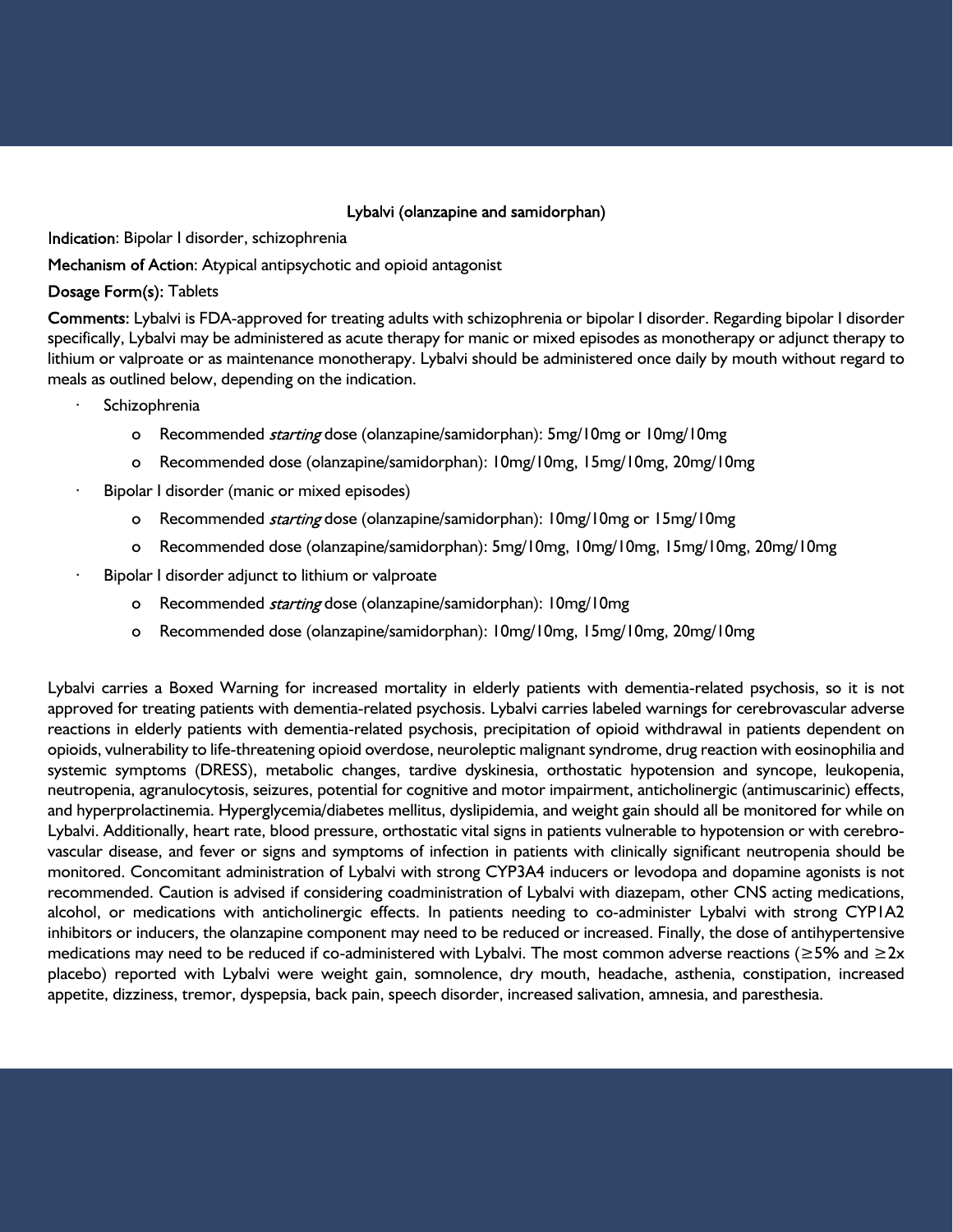#### Rybrevant (amivantamab-vmjw)

#### **Indication: NSCLC**

Mechanism of Action: Epidermal growth factor receptor (EGFR)-directed/MET receptor-directed antibody

#### Dosage Form(s): Intravenous (IV) injection

Comments: Rybrevant is FDA-approved for treating adults with locally advanced or metastatic NSCLC with EGFR exon 20 insertion mutations, as detected by an FDA-approved test, who have failed platinum-based chemotherapy. In order to lower the risk of infusion-related reactions, patients should be premedicated with diphenhydramine (25-50mg), acetaminophen (650-1000mg), and dexamethasone (10mg) or methylprednisolone (40mg). Rybrevant should then be administered IV weekly for 4 weeks with dosing based on baseline body weight (<80kg: 1050mg; ≥80kg: 1400mg). The starting dose should be infused as a split infusion in week 1 on day 1 and 2 and then administered every 2 weeks until progression of disease or unacceptable toxicity. Due to the high risk for infusionrelated reactions upon initiation, Rybrevant should also be infused via a peripheral line during week 1 and 2 but may be infused via a central line thereafter. Rybrevant carries labeled warnings for infusion-related reactions, ILD/pneumonitis, dermatologic adverse reactions, ocular toxicity, and embryo-fetal toxicity. Patients should be monitored for signs and symptoms of infusion-related reactions and ILD/pneumonitis. Rybrevant has no specific drug interactions outlined. The most common adverse reactions ( $\geq$ 20%) and Grade 3/4 laboratory abnormalities ( $\geq$ 2%) reported with Rybrevant were rash, infusion-related reactions, paronychia, musculoskeletal pain, dyspnea, nausea, fatigue, edema, stomatitis, cough, constipation, and vomiting and decreased lymphocytes, decreased albumin, decreased phosphate, decreased potassium, increased alkaline phosphatase, increased glucose, increased gamma-glutamyl transferase, and decreased sodium.

#### Truseltiq (infigratinib)

Indication: Cholangiocarcinoma

Mechanism of Action: Kinase inhibitor

#### Dosage Form(s): Capsules

Comments: Truseltiq is FDA-approved for treating previously treated, unresectable, locally advanced or metastatic cholangiocarcinoma with a fibroblast growth factor receptor 2 (FGFR2) fusion or other rearrangement as detected by an FDA-approved test in adults. Truseltiq should be given as 125mg by mouth once daily at about the same time (on an empty stomach ≥1 hour before or ≥2 hours after food) for 21 days followed by 7 days off therapy, in 28-day cycles, until progression of disease or unacceptable toxicity. Truseltiq carries labeled warnings for ocular toxicity, hyperphosphatemia and soft tissue mineralization, and embryo-fetal toxicity. Comprehensive ophthalmic exams, including optical coherence tomography (OCT), should be conducted prior to starting Truseltiq and regularly throughout therapy. Additionally, signs and symptoms of hyperphosphatemia should be monitored throughout therapy. Concomitant administration of Truseltiq with strong or moderate CYP3A inhibitors/inducers or gastric acid reducing agents should be avoided. If concomitant administration with gastric acid reducing agents cannot be avoided, Truseltiq administration should be staggered. The most common adverse reactions (≥20%) reported with Truseltiq were nail toxicity, stomatitis, dry eye, fatigue, alopecia, palmar-plantar erythrodysesthesia syndrome, arthralgia, dysgeusia, constipation, abdominal pain, dry mouth, eyelash changes, diarrhea, dry skin, decreased appetite, blurred vision, and vomiting.